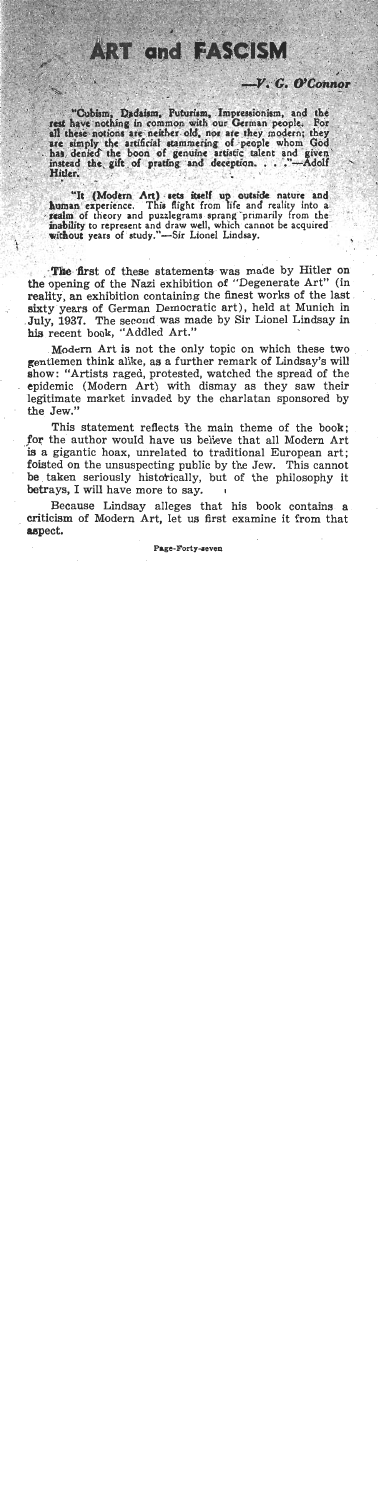What does Lindsay mean by Modern Art? Although the term is usually intended to cover the last hundred years of European art. Lindsay cautiously excludes the Impressionists, and states that Van Gogh, Gauguin and Cezanne are not Modern artists, but "representational" painters of the 19th century. He does not make any attempt to justify this arbitrary division.

Lindsay soon demonstrates that, in addition to being a vague historian, he is also a very dishonest one; for he makes incorrect statements which could not be made in ignorance by a person of his experience.

Presenting his criticism of Matisse, he says, "... he started with a sound enough training, and has copied the Old Masters in the Louvre; but he found himself nearing middle age and unsuccessful. Quick to read the signs of the time, he quitted the hard road of good draughtmanship for the easy down-hill track of novelty." Having set the painter in a discreditable light. Lindsay then criticises his work in terms calculated to exploit this implied lack of integrity: "glamour of charming colour...childish and arbitrary." The truth is that Matisse began to paint the pictures which occasion Lindsay such discomfort when he was in his early twenties. "My Room in Ajaccio" was painted when he was twenty.

To Lindsay's accusation that Modern artists cannot "represent and draw well." the work of artists like Matisse. Picasso, Derain, Kisling, Stanley Spencer, Grosz, Segonzac and Gropper presents an adequate answer. We are reminded continually of the "distortion" practised by these modern painters. Is distortion new to art? What of the work of such masters as Goya, El Greco, Bosch, Grunewald, Daumier?

Lindsay, like all critics who are capable only of slandering Modern Art, cannot resist the temptation to sneer at the "crapulous" existence of Modigliani. When we learn that Modigliani was a Socialist, and anti-Imperialist, and although dying of consumption and in the direst need. consistently resisted attempts by rich collectors to popularise his work, we understand the basis of Lindsay's dislike for him. Augustus John and Epstein were both great friends of Modigliani, and purchased his work. Epstein considers him a master. I do not think it is unreasonable

to accept their opinion of Modiglishi, in preference to Lindsay's.

Lindsay's main theme is to exaggerate and make sinister the role of the Jew in Modern Art. He denies the Jewish people artistic ability or integrity, and states that their participation in art is due only to love of money, and a desire "to take down the Goysher." He attempts to cover his racial prejudice with the innocent garb of "defending his art." However, we know that anti-Semitism is not new to the Lindsay family, and Lindsay soon reveals that he does not confine his abuse to Jewish artists. Anti-Semitism is the hall-mark of the lowest and most bestial philosophy that the world has produced-fascism; and to accept it any way, is to accept it with all its implications. Lindsay cannot shed this responsibility, on the innocent pretext that he is "defending his art." Because of the seriousness and the falseness of the charges which he makes. It is necessary to examine this aspect of Lindsay's book in detail.

To support his argument. Lindsay refers to an article by a French critic, Vanderpyl. "Pay a visit to the Louvre." says Vanderpyl, "and from the 13th to the 20th century. you will not find one Jewish painting," except. "if you care." two paintings by Camille Pisarro, "connected by ascent from the Portuguese Jewry." Then ... "but suddenly Israelite painters swarm." In the "after-the-war" period," the "salons" are filled with the work of painters with Jewish names. Before going further, I would like to point out that there are four Pisarros in the Louvre.

The passage paraphrased above is unscrupulously designed to imply that there were no Jew sh painters before the 20th century. This then suits Lindsay's purpose, for he can attribute the increase of Jewish art to reasons other than artistic impulse. However, the statement is quite untrue. Some of the outstanding artists of the 19th century were Jews: Liebermann (unul he was expelled by the Nazis, President of the Prussian Academy) and Lesser Urv in Germany; Josef Israels, the founder of the Hague School; Pisarro in France; and the Russian sculptor. Antokolsky. Among the famous miniaturists are the Jewish artists Bachi. Fiorini. Polack. Barlin and Ezekiel.

However, there is a better answer to Lindsay's mis-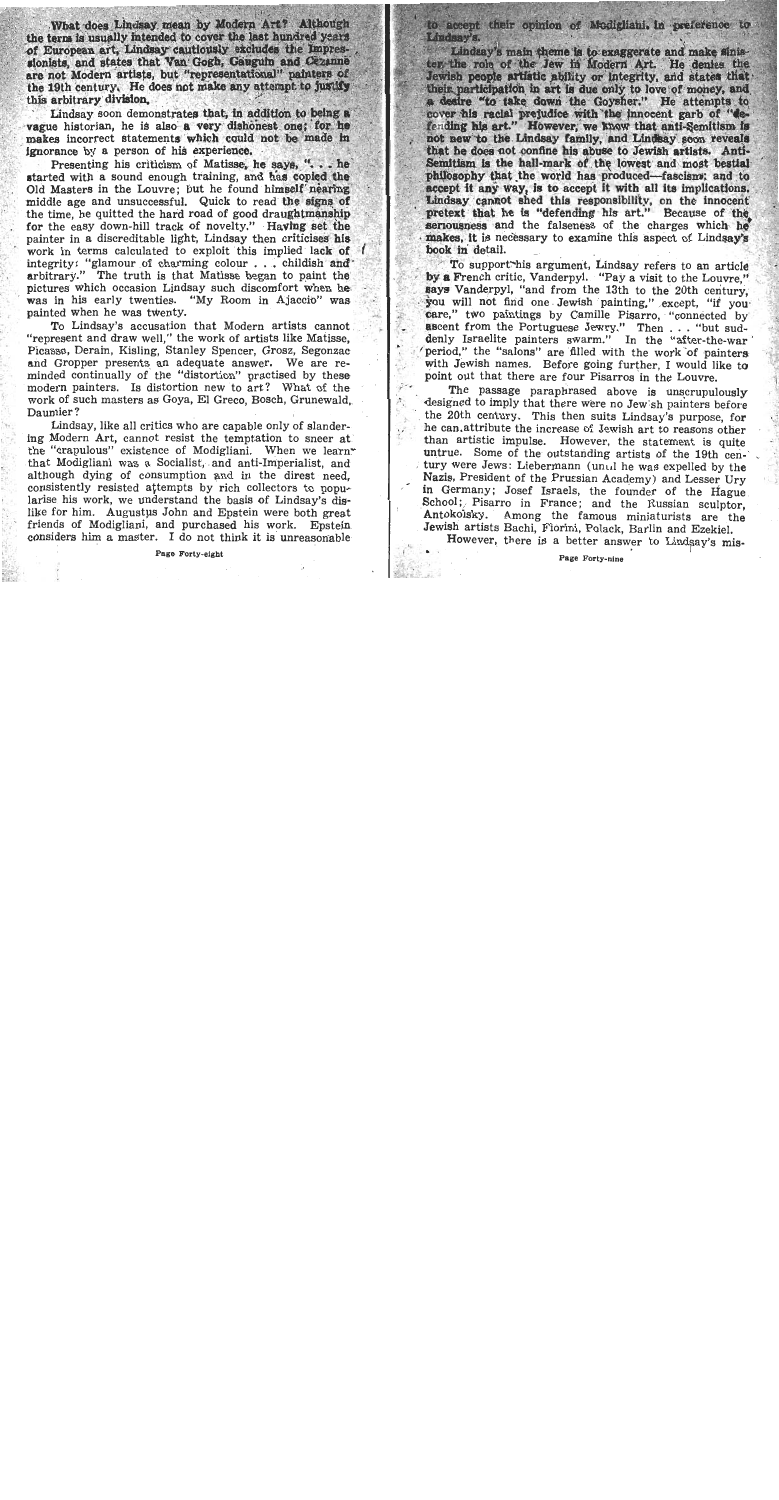representation. Before the 19th century, when the part played by Jews in Art and other social activities began to increase, two factors restricted the number of Jewish nainters. Overshadowing all other reasons, is the position in society which the Jewish people have been forced to occupy through the centuries, and still occupy in the fascist countries of the world. Confined to the ghetto. and forbidden to take part in the normal social life of the cities. the opportunity for Jewish painters to develop was limited. One other influence which played a large part in the lack of Jewish visual art, was the religious prohibition against the representation of the human figure or of religious subjects. This had the effect of confining Jewish artistic inspiration mainly to the art of the decorator, and Jewish artists have been famous as gem-setters, seal-cutters, etc. Some of the most beautiful jewellery of Europe has come \*from the hands of Jewish artisans. With the disintegration of the ghettos of Europe, beginning after the French Revolution and the Napoleonic Wars, and the gradual "official" emancipation of their people, there was a corresponding broadening of religious outlook, which has made it possible for Jewish artists to use their new freedom unhampered by religious restrictions. Jewish painters, musicians, and men of all arts and professions began to appear in greater numbers in the 19th century. Liebermann, Israels and Pisarro provide adequate proof of the artistic talent of the Jewish people. As the century proceeded, this band of artists increased, and we see Picasso, Chagall, Modigliani, Zadkin, Kisling, Epstein, and many other Jewish painters and sculptors, all playing a leading part in European art. This is the true story of the sinister "invasion" of the arts which Lindsay so viciously misrepresents.

Jewish participation in the life and culture of society has increased, but this increase is not confined to art, nor did it begin in the 20th century. Lindsay and Vanderpyl dishonestly give this date, as it dovetails their racial prejudice with their respective ideas on art. Both, incapable of an objective attack on Modern Art, look for someone on whom they may place the blame: and like that other "eminent" painter and "leader" of culture—Hitler, they blame it on the Jews.

In an attempt to bolster the theory he has put forward, Vanderpyl again distorts history: there can be no Jewish painting, "since it possesses no primitives." As so much of the primitive art of Europe is anonymous, how can Vanderpyl be sure that none of it is the work of Jews? In any case, this statement is not correct, as there are Jewish primitives. In many of the cities of Europe, e.g., Leningrad, and the catacombs of Rome, have been found the remains of primitive Jewish religious art. In the city of the Euphrates, Dura-Europos, there has been found a wellpreserved Jewish Synagogue rich in ornaments and frescoes. Apart from this, there is little validity in Vanderpyl's argument. Why should there be a school of Jewish painting? The Jews of Europe were spread over every border and, despite their segregation, they have been influenced by the countries in which they lived, and their art has naturally been expressed in the terms of the art of their environment. Picasso has his roots in Spanish culture. Modigliani is considered an Italian artist, Israels is undeniably a product of Dutch life and painting.

To expose the extent of Lindsay's anti-Semitism and reaction, and to provide an answer to this type of charge against Modern Art, was my main reason for writing this article. However, I think that this is a convenient time to examine the position which the Lindsay tradition occupies in Australian art.

The role of the Lindsays has been that of the provincial anarchist and exhibitionist; disdaining social restrictions. The decadence of Petronius, and the reactionary Aryan-myth, "Superman," aspects of Nietzsche and Wagner provided their philosophic background. They quickly became a "fashion." and, in time, the spearhead of chauvinism and cultural reaction in Australia. Their association with the "Bulletin," and Norman's derisive attacks on those who sought to intervene in the first fascist ventures in Spain and Abyssinia, indicates their position. Sir Lionel continually deplores the fact that art is getting beyond the control of the cultured few; that artists are enlisted "from the gutter," and not "from the artisan and middle classes."

Sir Lionel accuses Modern artists (we note that he is careful not to name any Australian artists) of flight from reality. Where in the works of the Lindsays do we find